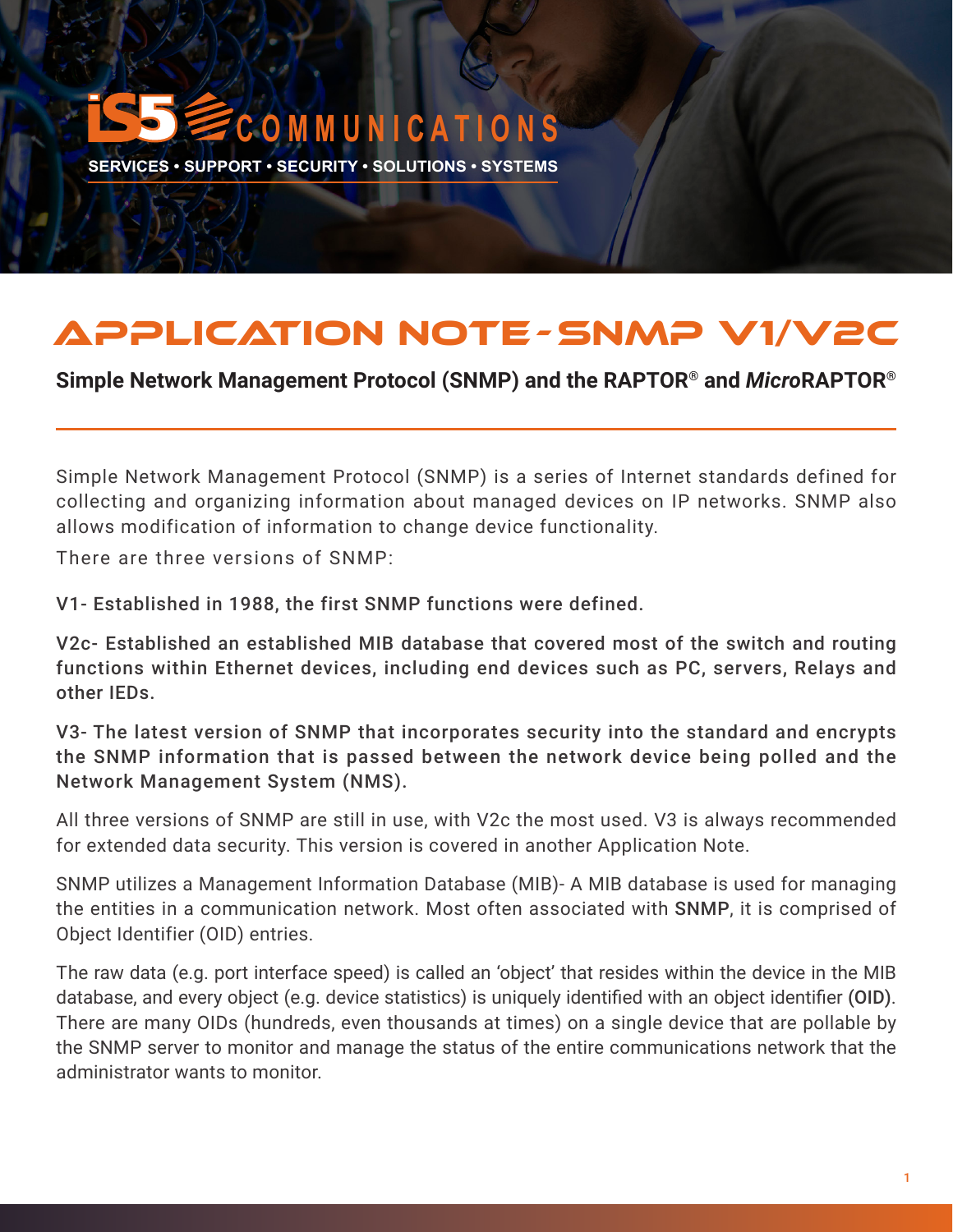The functionality of SNMP utilizing MIB databases filled with OIDs is incorporated into a variety of tools and software applications. The main application using SNMP is called a Network Management System. NMS's serve multiple functions, including:

- 1. **Network monitoring** NMS software monitors network elements to ensure all devices are operating optimally. Alerts and alarms can be sent to network administrators if a problem is detected.
- 2. **Device detection**  When a new device is installed, configured, and connected to the managed network, the NMS detects it so that it can be recognized and added to the network for monitoring.
- 3. **Performance analysis**  An NMS can monitor the current performance of a network, including the overall performance of the network and individual devices and connections. For example, the NMS may detect aspects of a network where bandwidth utilization is nearing the maximum bandwidth available. This data can be used provide supporting information to recommend the addition of new hardware if needed.
- 4. **Device management**  An NMS can provide central platform to manage multiple devices from multiple locations. It can be used to configure a device, remove unused devices or modify settings based on the performance analysis.
- 5. **Fault management**  If a network device or communications fails, an NMS may be able to automatically provide notification of the issue and the location of the failure. When a fault occurs, a network alert or notification is sent network administrators and is monitored on the NMS until resolved and cleared.

There are several widely used SNMP commands:

- SNMPGet command retrieves the value of a MIB object.
- SNMPGetnext command retrieves the value of the next MIB object in a sequence or table. Useful in retrieving multiple MIB entries without continuous SNMPGet commands.
- SNMPSet if the OID has write/set capable, SNMPSet will facilitate the settings change for the OID.

While there are other commands that are less utilized, these are the primary commands used.

SNMP is poll based, so these commands are issued primarily as polls to each device that the NMS manages. The polls are done on a scheduled periodic basis to not overutilize the available bandwidth.

Faults and alarms are sent proactively by the managed network device to the NMS for monitoring and are not poll based. These provide notification in the event of an issue such as a dead power supply or if a physical port goes inoperable and are stored in the NMS. They can be cleared if they are acknowledged on the NMS.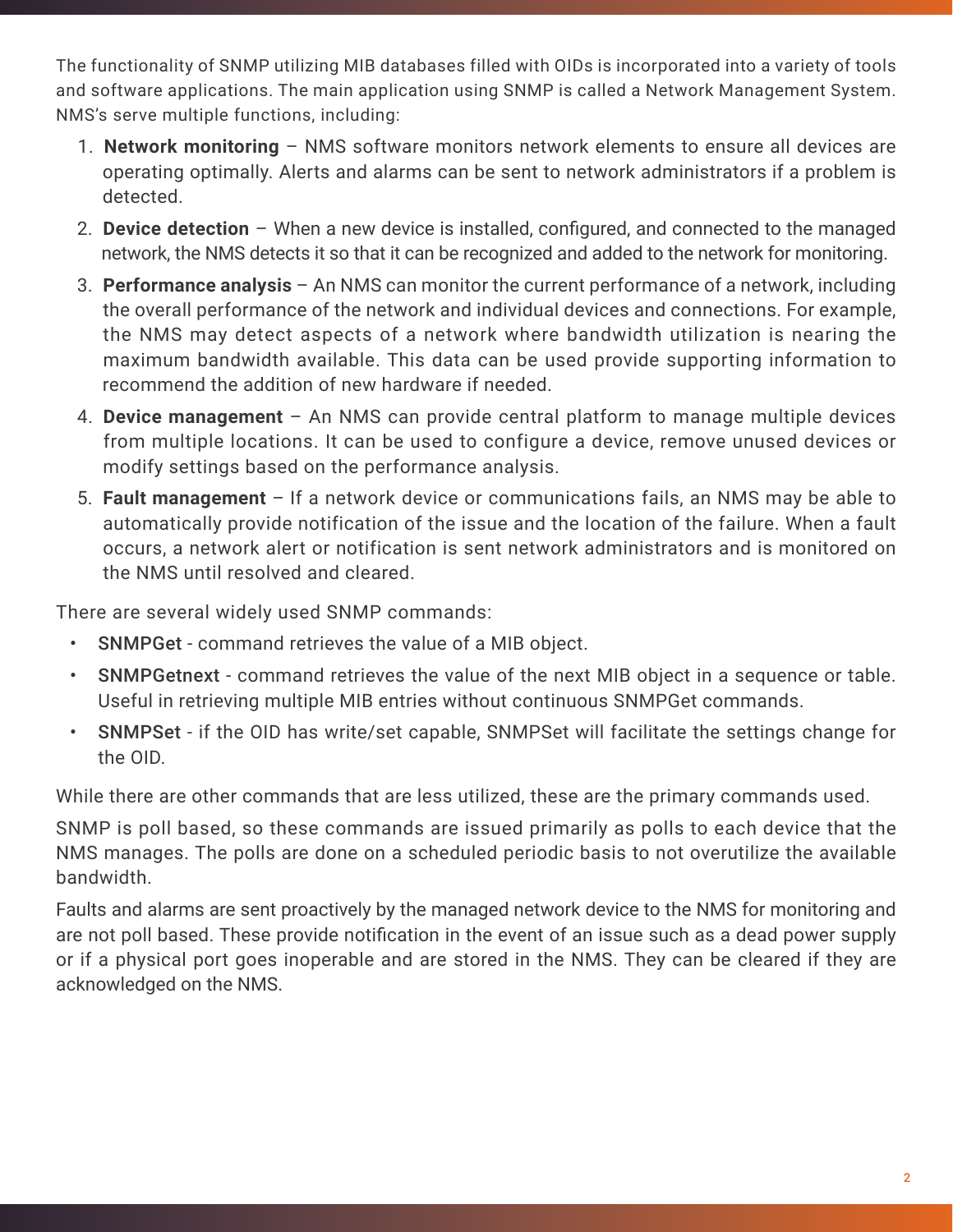The SNMP Community String acts as a user id or password that allows access to a network device's statistics and operational information.

NMS's send the community string along with all SNMP requests.

- If correct, the device responds with the requested information.
- If incorrect, the device discards the request and does not respond.

**Note:** SNMP Community strings are used only by devices which support SNMPv1 and SNMPv2c protocol. SNMPv3 uses username/password authentication, along with an encryption key.

Typically, most SNMPv1 and v2c equipment ships from the factory with a read-only community string set to **"public"**. It is recommended to change the default community names during device configuration.



## **Settings for the iMX350/950 RAPTOR and iMR320** *Micro***RAPTOR**

These examples are shown by using the CLI commands.

We will be referring to this example for the configurations for the Network switch (RAPTOR or *Micro*RAPTOR).

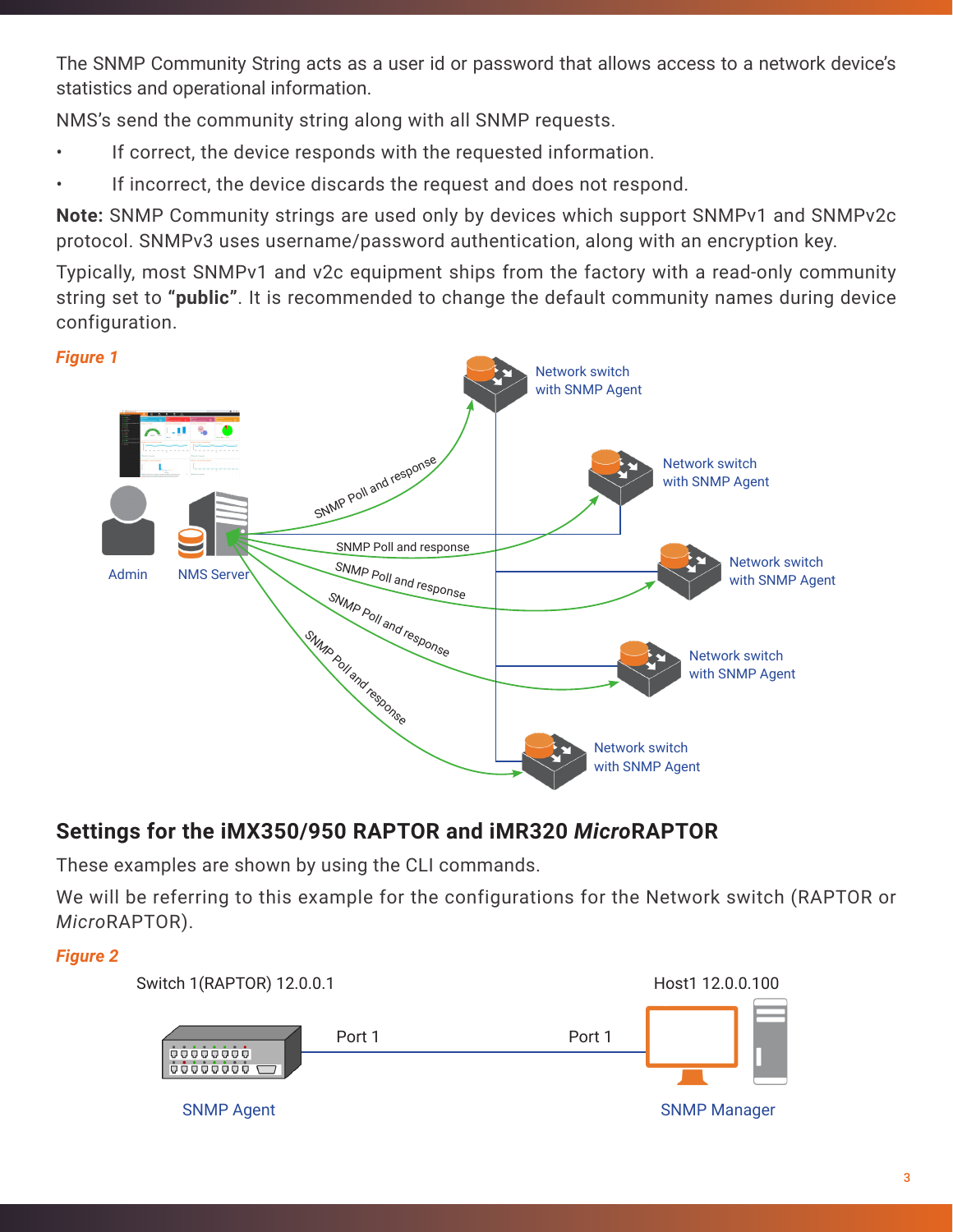### **FOR SNMP V2C:**

#### **At SNMP Agent (IN CLI):**

Configure the community details – think of Community as something very similar to a user name. The community details must match on the managed device as well as the NMS.

− Enter the Global Configuration Mode.

#### **iS5comm# configure terminal**

− Configure the SNMP Community (with the name is5Com) and its associated parameters to establish SNMP v1/v2 access.

#### **iS5comm(config)# snmp community index** *com* **name** *is5Com* **security** *none*

− Exit the Global Configuration Mode.

#### **iS5comm(config)# end**

Configuring SNMP community with security name

− Enter the Global Configuration Mode.

#### **iS5comm# configure terminal**

− Configure the SNMP Community and its associated parameters to establish SNMP v1/v2 access.

#### **iS5comm(config)# snmp community index** *com1* **name** *is5Com1* **security** *user1*

Or

#### **iS5comm(config)# snmp community index** *com2* **name** *is5Com2* **security** *user2*

− Create and configure the parameters for the user (security name)

#### **iS5comm(config)# snmp user** *user1*

Or

#### **iS5comm(config)# snmp user** *user2*

− Configure the SNMP Group.

#### **iS5comm(config)# snmp group** *group1* **user** *user1* **security-model** *v1*

Or

#### **iS5comm(config)# snmp group** *group2* **user** *user2* **security-model** *v2c*

− Configure the access details for the group. Group must be created using the command snmp group command before configuring the group access details.

#### **iS5comm(config)# snmp access** *group1 v1* **read** *iso* **write** *iso* **notify** *iso*

Or

**iS5comm(config)# snmp access** *group2 v2c* **read** *iso* **write** *iso* **notify** *iso* − Exit the Global Configuration Mode.

### **iS5comm(config)# end**